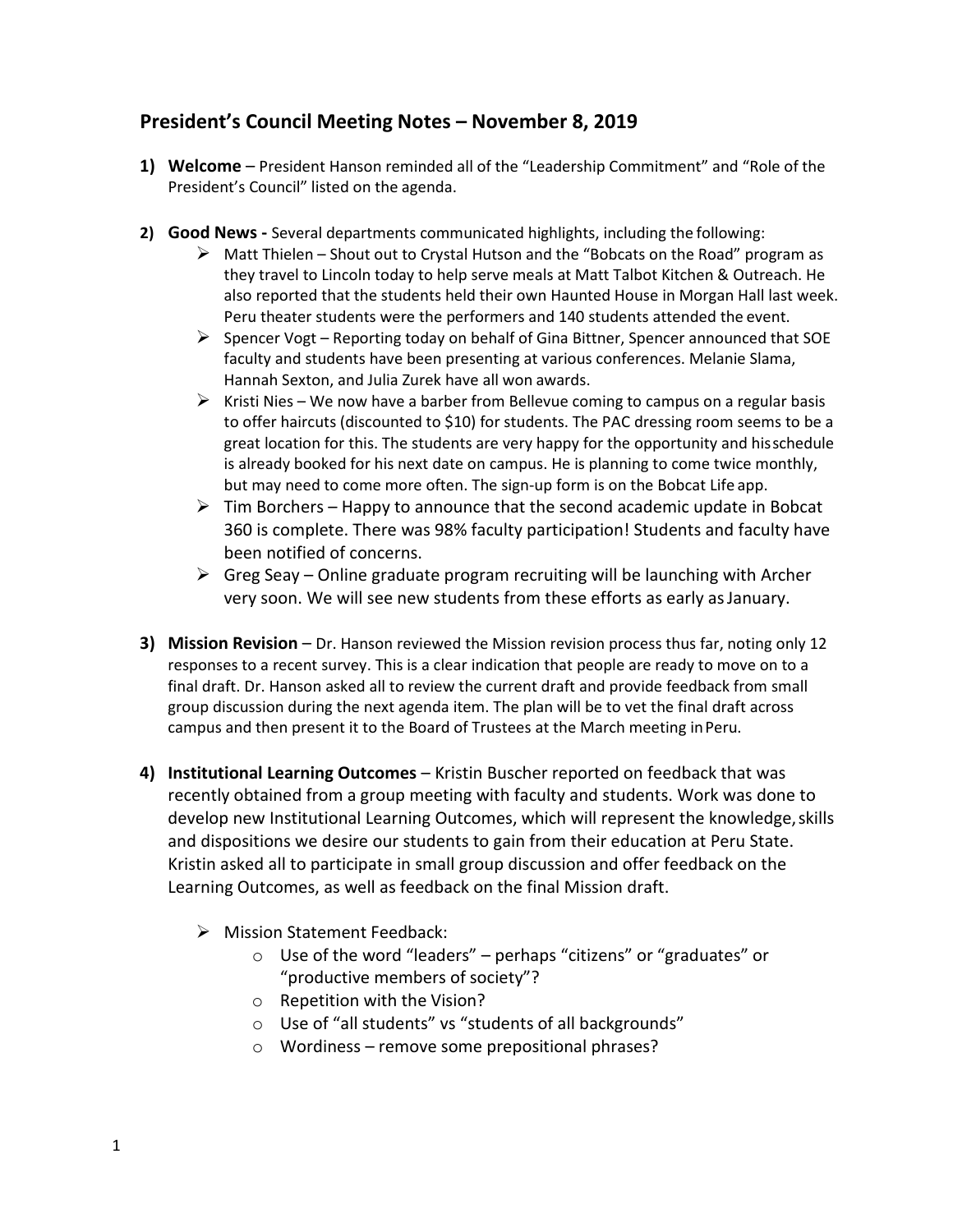$\triangleright$  Institutional Learning Outcomes Feedback:

## Overview

- o Ubiquitous used too often?
- o Should this be directed to communities?

## Cultural Competency

- o 1 and 2 are restating? Similar? Drop 1 in favor of 2, 3 and 4?
- $\circ$  Connect with life skills? state this is an "important life skill"
- $\circ$  Should we include a need to understand and articulate their own cultural perspectives

## Critical Literacies

- o Should bullet 2 include work-life balance?
- o Take out "discipline-specific" modifier to technology.
- o Too many "criticals" in first bullet

## Interpersonal Relationships and Leadership

- o Do we need to add anything about learning leadership? Implied, not directly stated.
- o How do we measure "employ leadership. . ."?
- **5) One Stop Shop –** Jesse Dorman noted that a campus-wide email was sent this morning announcing some details, including staffing plans, of this coming addition. Watch for additional communications in the weeks to come. It will take time to work through the changes necessary to get the One Stop Shop up and running.
- **6) Tour & Tailgate –** Jari Dunekacke reported on behalf of Cindy Cammack. The upcoming event will take place on Saturday, Nov. 16, and they already have 86 students registered. The students and their families/guests will tour campus and be treated to a nacho bar tailgate at the AWAC, before heading to the Oak Bowl for the football game. Special thanks to the faculty members who have agreed to help with the event!
- **7) Long-Term Recovery Group –** Dr. Hanson announced that this new group is forming with representatives from various entities (State, City, County, College, NRD, Levee Board, PCIG, etc.). They will be meeting in order to coordinate information and resources to help Peru with infrastructure recovery from the flood damage.

#### **8) Updates**

a. Online Recruitment – Dr. Hanson reported that Archer will launch their online recruitment for Peru State on November 11. We should start to see some results in the spring semester and much more in the fall. Jason Hogue comfirmed that the new website is a good representation of the College as it is using similar language and photos to that on our Peru State website.